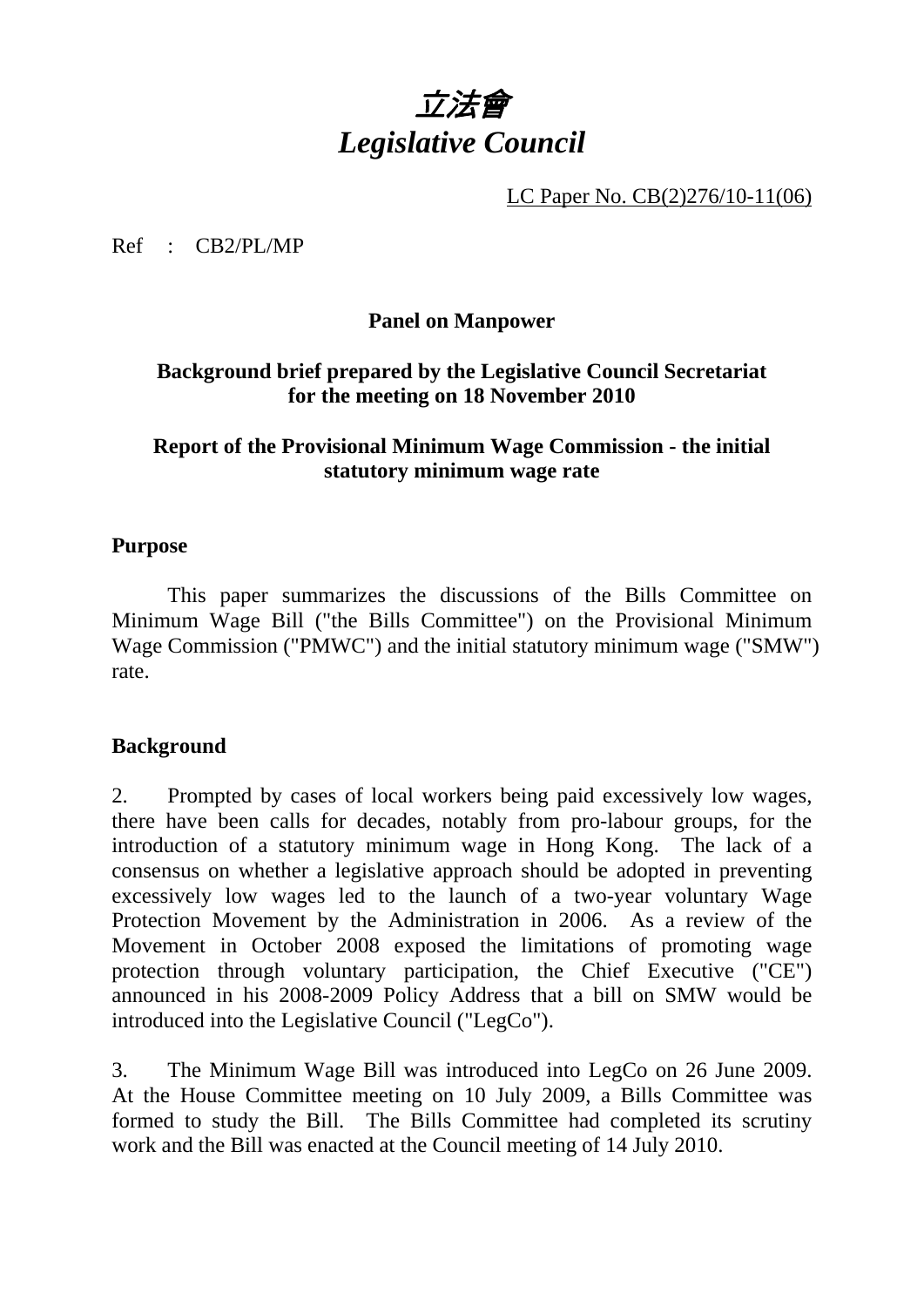4. PMWC was established on 27 February 2009 to advise CE on the initial SMW rate. PMWC comprises a chairperson and 12 members drawn from the labour sector, business community, academia and relevant government bureaux/departments. The chairperson and the non-official members are appointed on an ad personam basis.

# **Deliberations of the Bills Committee**

5. In the course of examining the Bill, the Bills Committee discussed the criteria and methodology adopted by PMWC in setting the initial SMW rate. The deliberations are summarized in the following paragraphs.

6. Some Bills Committee members expressed concern about how PMWC would take forward its work in recommending the initial prescribed minimum hourly wage rate. Some members expressed concern about the methodology to be adopted by PMWC in deliberating the initial SMW rate. PMWC advised that its terms of reference was mainly to advise CE on the initial SMW rate on the basis of an evidence-based approach with a view to ensuring a sensible balance between forestalling excessively low wages and minimizing the loss of low-paid jobs, while sustaining Hong Kong's economic growth and competitiveness. PMWC had received written submissions and oral presentation of views from various stakeholders and interested parties. After discussions and having regard to the views of stakeholders, PMWC was of the preliminary view that a basket of indicators, factors relevant to SMW policy and the impact assessment of SMW should be taken into consideration in deliberating on the initial SMW rate.

7. PMWC advised that since November 2009, it had met with stakeholders and interest groups to gauge their views and concerns on the mechanism in setting the initial SMW rate. Following the release of the 2009 Report on Annual Earnings and Hours Survey by the Census and Statistics Department in mid-March 2010, PMWC had conducted further meetings with stakeholders to collate their analyses of the statistical data and comments on the preliminary views of PMWC on the basket of indicators and other considerations in deliberating on the initial SMW rate. PMWC was assessing the possible impact of different SMW levels on the labour market, firms' costs and profits, as well as prices of goods and services. It was also gathering additional information on the characteristics and modus operandi of the sectors concerned to facilitate prudent, comprehensive and objective analyses and deliberations on the initial SMW rate.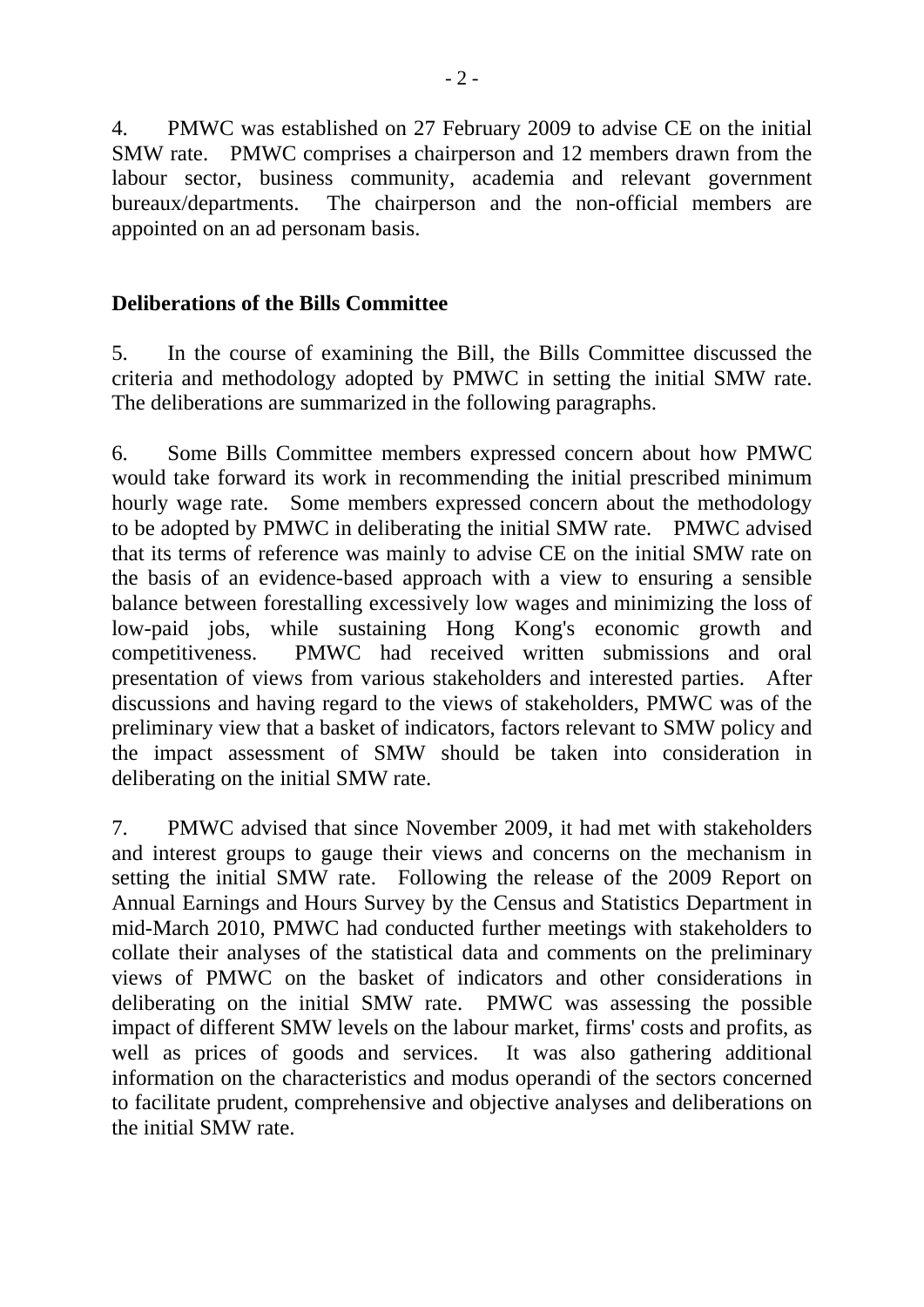8. Some members suggested that the SMW rate should be set at a level higher than that of the Comprehensive Social Security Assistance ("CSSA") Scheme. The Administration advised that SMW was a wage floor to forestall excessively low wages and not a living wage. Wages were returns for individual employees' labour. Eligible families in need could separately obtain assistance from the CSSA Scheme. The CSSA Scheme provided assistance to needy persons on a household basis. The current CSSA Scheme had already provided a safety net for those households that could not financially support themselves. It was designed to bring their income up to a level to meet their basic needs.

9. A member considered that the income ceiling of \$6,500 for the Transport Support Scheme ("TSS") and the pilot Employment Navigation Programme ("ENP") should be converted into an hourly rate and adopted as the basis for setting the SMW rate.

10. The Administration explained that TSS was launched on 25 June 2007 on a one-year pilot basis as one of the poverty alleviation measures. The objective of TSS was to provide time-limited transport subsidy to needy job-seekers and low-income employees living in four designated remote districts, namely, Yuen Long, Tuen Mun, North and Islands, to find jobs and work across districts. Under the pilot TSS, one of the criteria for the Cross-District Transport Allowance was the engagement of the applicant in full-time employment and their monthly income levels should be less than or equal to \$5,600. It was roughly the sum of half of the monthly median income (\$5,000) then prevailing and part of the travelling expenses incurred by those living in remote areas and having to commute to work across districts (\$600).

11. The Administration pointed out that upon implementation of the pilot TSS, it was identified that most of the unsuccessful applications were ineligible because the applicants' monthly income exceeded the then income ceiling. With salary increasing and inflation picking up, there were views that the income ceiling of \$5,600 per month was too low. There were demands for raising the income ceiling so that those earning slightly more than the amount might also benefit from TSS to help them develop and sustain a work habit. The Labour Department ("LD") subsequently introduced a number of relaxation measures, including raising the monthly income ceiling for eligible persons from \$5,600 to \$6,500. It was estimated that 26% of salaried employees in the four designated districts would be covered under the revised income ceiling.

12. Regarding the proposed ENP, the Administration advised that it sought to address the problem of manpower mismatch, in order to fully utilize the labour productivity and encourage employment. Under the proposed ENP, an